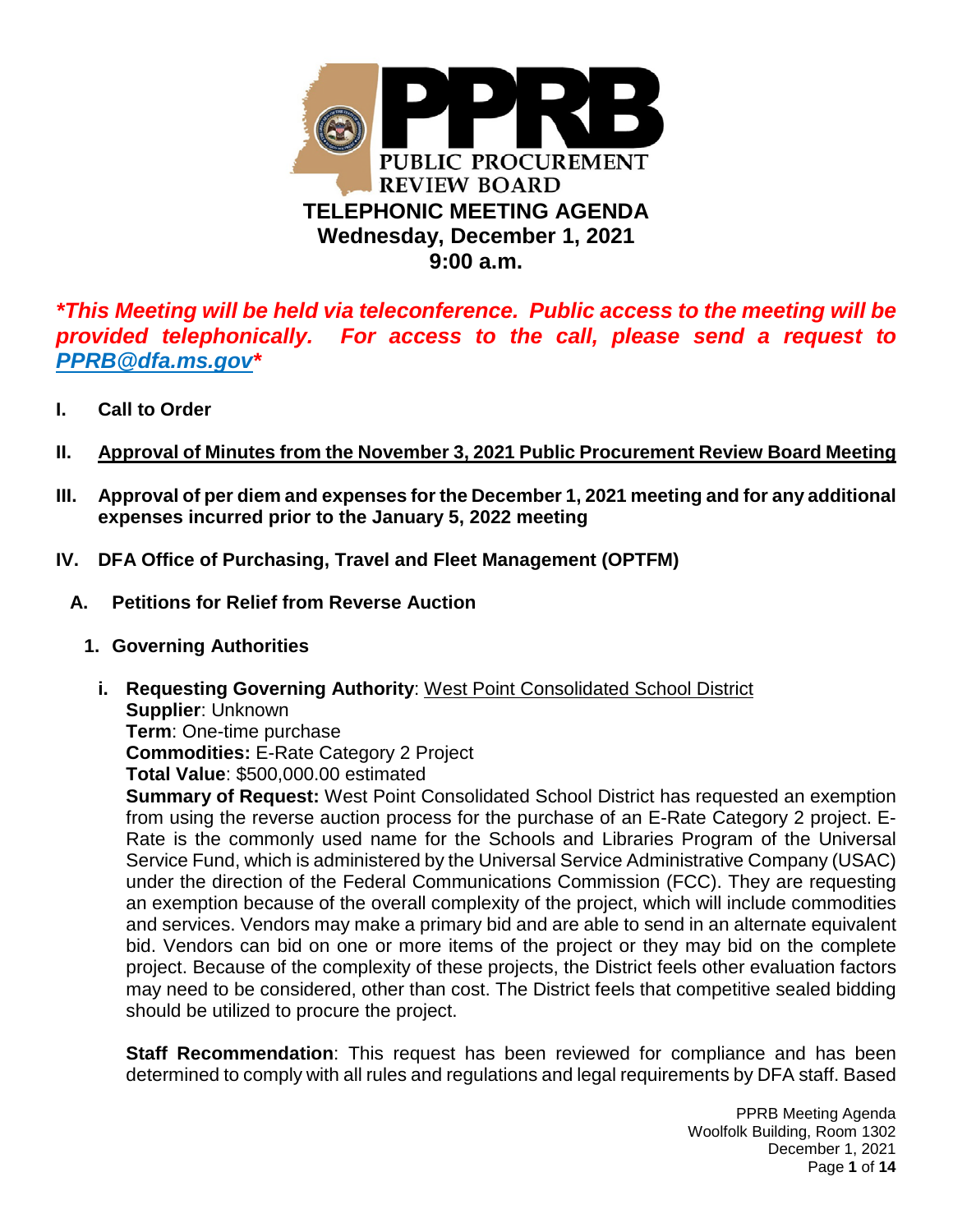on the information provided, OPTFM recommends approval of the exemption and the use of competitive sealed bidding for the procurement.

#### **2. State Agencies**

**i. Requesting Agency**: Mississippi Department of Marine Resources (MDMR) **Suppliers:** Unknown **RFX #:** 3180001570 **Term:** One-time Purchase **Total Value:** \$90,000.00 estimated **Summary of Request:** MDMR has requested an exemption from the reverse auction process for the purchase, delivery, and installation of three (3) Mercury motors to be used by marine

patrol law enforcement. MDMR completed a reverse auction in September 2021 with nine (9) vendors invited and received no responses. An exemption will allow MDMR to solicit directly from the manufacturer. The manufacturer will not compete with its dealers, so it will not participate in a reverse auction. The brand specific approved motors are required in order to be fitted to existing boat motor mounts.

 **Staff Recommendation:** This request has been reviewed for compliance and has been determined to comply with all rules and regulations and legal requirements by DFA staff. Based on the information provided, OPTFM recommends approval of the reverse auction exemption request.

#### **B. Consideration of State Agency Contracts for Board Action**

**1. Requesting Agency**: Mississippi Emergency Management Agency (MEMA) **Suppliers:** Regional Enterprises, LLC **Contract #:** 8900054525 **Term**: 1/6/2021 through 12/31/2022 **Total Value:** \$28,579,500.00

**Summary of Request:** This contract was approved at the January 6, 2021 PPRB meeting. This is a standby contract for manufactured housing for use during natural disasters. The contract includes transportation to and from the designated staging area, installation, and utility connections. This will be the first of four (4) possible twelve (12) month extensions.

**Staff Recommendation:** This request has been reviewed for compliance and has been determined to comply with all rules and regulations and legal requirements by DFA staff. Based on the information provided, OPTFM recommends approval of the contract extension.

#### **2. Requesting Agency**: Mississippi Department of Health (MSDH)

**Suppliers:** Hemocue America **Contract #:** 8200060440 **Term**: 12/2/2021 through 12/1/2026 **Total Value:** \$756,355.00

**Summary of Request:** MSDH conducted a reverse auction for hemoglobin analyzers, additional/replacement filters, and microcuvettes. The lowest bidder was determined nonresponsive. MSDH wishes to award to Hemocue America as the lowest bidder meeting specifications. This is a five (5) year contract with no extensions.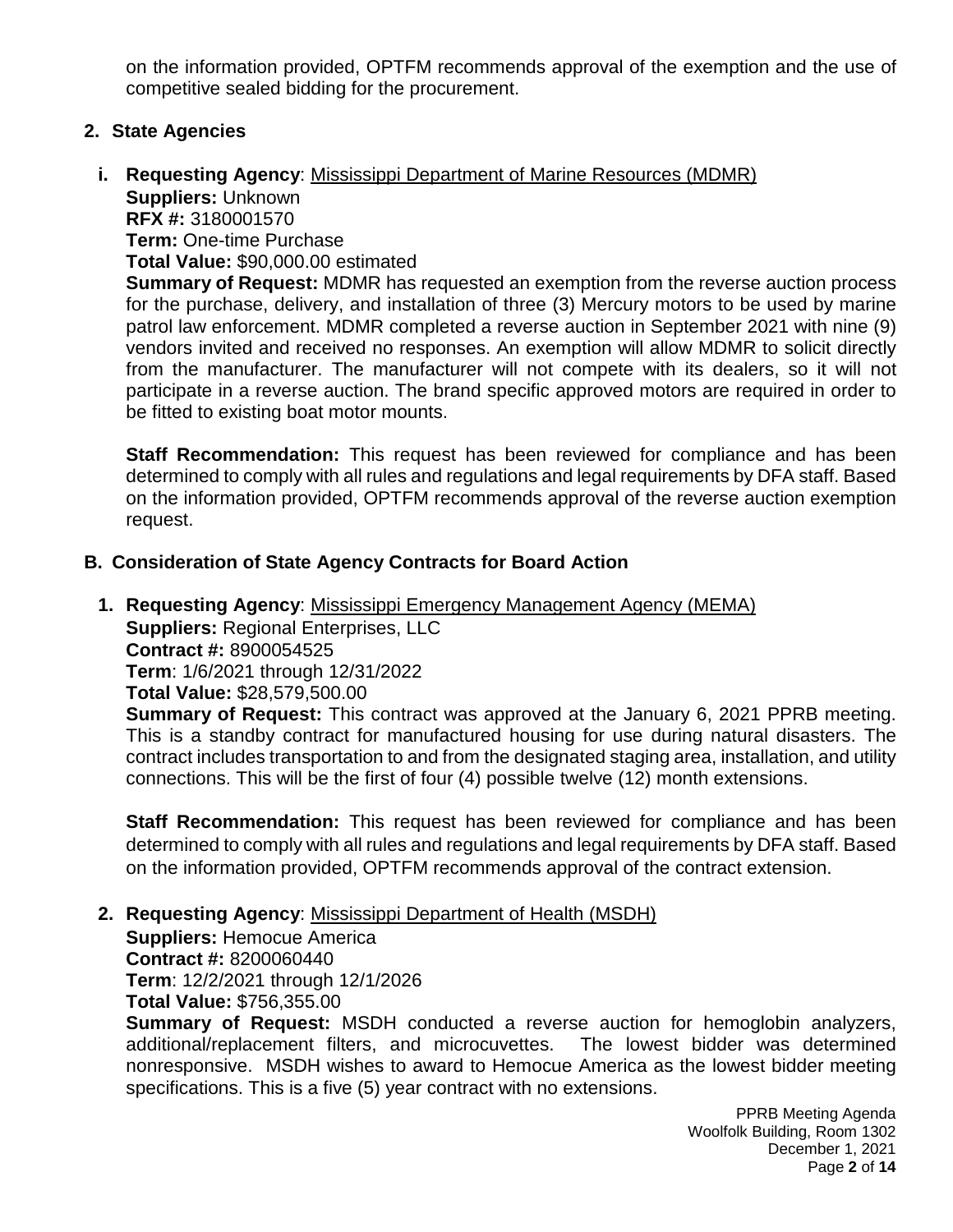**Staff Recommendation:** This request has been reviewed for compliance and has been determined to comply with all rules and regulations and legal requirements by DFA staff. Based on the information provided, OPTFM recommends approval of the contract.

## **C. Request for Exemption from Regulation**

**1. Requesting Agency:** Mississippi State University (MSU)

**Scope of Request**: Exemption to Chapter 8, "Disposal of Personal Property," of the OPTFM Procurement Manual

**Summary:** MSU is requesting an exemption from using the processes set forth in Chapter 8 of the OPTFM Procurement Manual, for the disposal of livestock, livestock by-products, crops and crop by-products. Timing is often a consideration when attempting to sell livestock or crops at the optimum harvest time and market conditions. MSU will seek out the best method of disposal and have internal procedures in place to maximize the value received for these animals and products, using quotes or a known market.

**Staff Recommendation:** This request has been reviewed for compliance and has been determined to comply with all rules and regulations and legal requirements by DFA staff. Based on the information provided, OPTFM recommends approval of this exemption.

# **D. OPTFM Staff Approvals Reported to the Board**

## **E. OPTFM Sole Source Purchases Reported to the Board**

## **F. OPTFM Emergency Purchases Reported to the Board**

# **V. DFA Bureau of Building, Grounds and Real Property Management (BOB/RPM)**

**NOTE:** Standard Operating Procedures established by the BOB in April 2004, require PPRB approval of fees in excess of \$250,000.00. This Contract is a continuation of a previous appointment for a directly related project. The Professional was selected for the previous directly related project by a competitive qualification-based selection process.

# **A. Consideration of BOB Contracts for Project Professionals**

| <b>Using Agency:</b>   | Mississippi Department of Corrections                                            |  |
|------------------------|----------------------------------------------------------------------------------|--|
| <b>Project Number:</b> | GS# 321-259                                                                      |  |
| Title:                 | Water & Wastewater Improvements                                                  |  |
| Location:              | Parchman, Mississippi                                                            |  |
| <b>Budget:</b>         | \$3,400,000.00                                                                   |  |
|                        | <b>Funding Sources: HB 1730, L'20; SB 3065, L'19; HB 1649, L'18; MDOC Funds;</b> |  |
|                        | <b>Agency Funds</b>                                                              |  |
|                        | Professional Fee: C+ (estimated fees \$251,428.51)                               |  |
| <b>Professional:</b>   | Pickering Firm, Inc. (Flowood, Mississippi)                                      |  |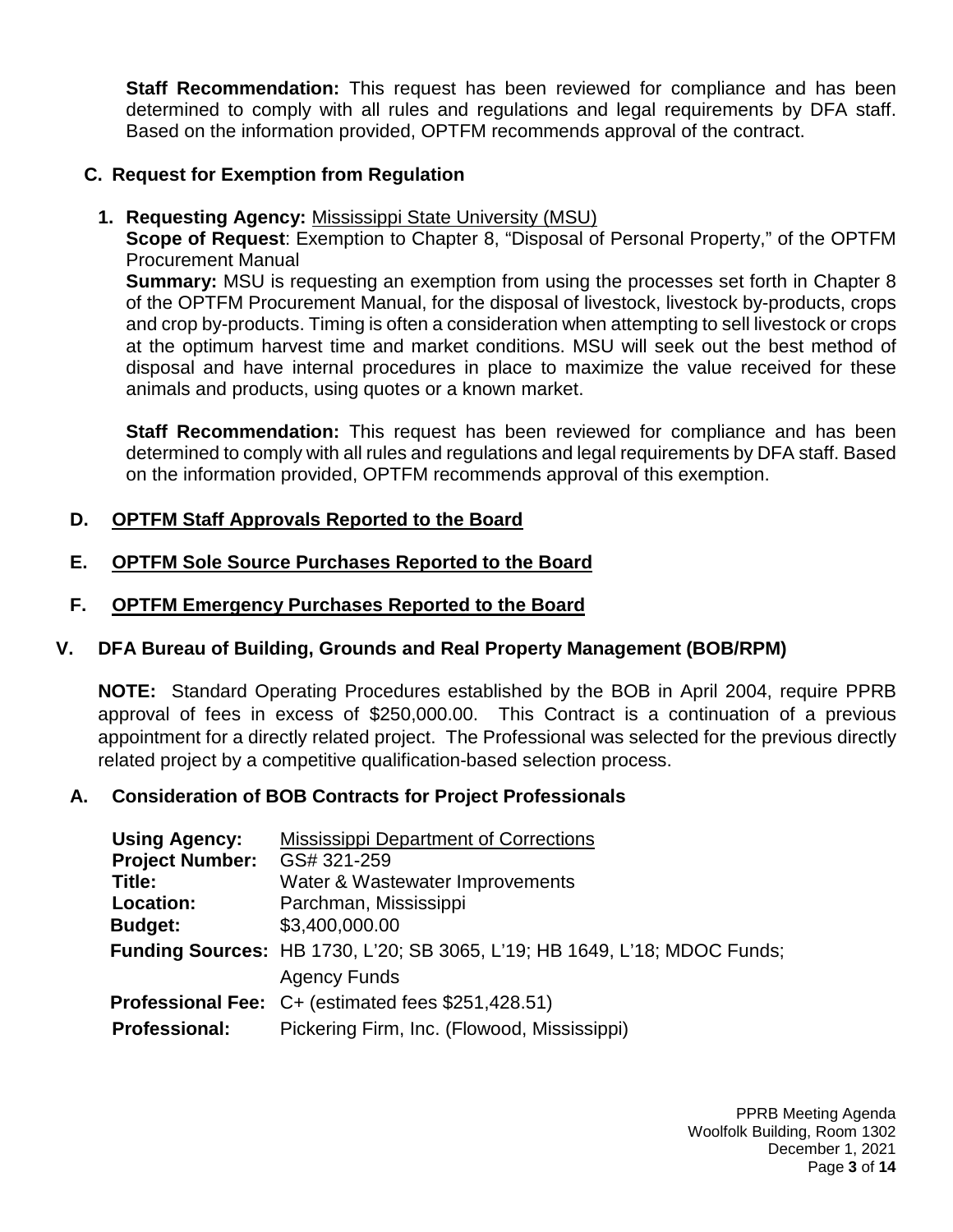**Scope:** Planning through construction administration for the renovation of overland flow fields, construct a new treatment structure, and other wastewater components located at Mississippi State Penitentiary, which is a continuation of the original scope.

**Staff Recommendation:** This request has been reviewed for compliance and has been determined to comply with all rules and regulations and legal requirements by DFA staff. BOB has reviewed the documentation and recommends PPRB approval.

## **B. Consideration of Agency Contracts for Project Professional**

| <b>Using Agency:</b>     | <b>Capitol Complex Improvement District</b> |
|--------------------------|---------------------------------------------|
| Number:                  | GS# 390-008                                 |
| Title:                   | John R. Lynch Street Improvements           |
| Location:                | Jackson, Mississippi                        |
| <b>Project Budget:</b>   | \$2,000,000.00                              |
| <b>Funding Sources:</b>  | House Bill 1730 Sec. 4, Ch. 492, L'2020     |
| <b>Professional Fee:</b> | $C+$                                        |
| <b>Professional:</b>     | IMS Engineers, Inc. (Jackson, Mississippi)  |

**Scope:** Limits of the project include approximately 3200 linear feet on John R. Lynch Street from Dalton Street to University Blvd. Planning through the Construction Administration Phase of asphalt repairs, incidental sidewalk repairs, clean and seal joints, and install or improve Americans with Disabilities Act ramps at intersections. Engineering design will include investigation of utilities to determine need for water and sewer rehabilitation/replacement. As all infrastructure belongs to the City of Jackson, professionals will be required to coordinate all work with the City of Jackson.

**Note:** Board Action required when fees exceed \$250,000.00.

**Staff Recommendation:** This request has been reviewed for compliance and has been determined to comply with all rules and regulations and legal requirements by DFA staff. BOB has reviewed the documentation and recommends PPRB approval.

# **C**. **BOB Staff Approvals Reported to the Board**

## **D. RPM Succeeding Leases**

## **1. Requesting Agency:** Mississippi State Department of Health

**Lease #:** 390-251-26B  **Lessor:** JW LLC  **Term:** 12-01-2021 thru 11-30-2026  **Total Yearly Cost:** \$234,556.00  **Cost PSF:** \$14.00 Inclusive  **Previous Cost PSF:** \$14.00 Inclusive  **Total Space per Occupant:** 144  **Federal Funds:** 70%  **Square Footage Proposed:** 16,754  **Previous Square Footage:** 16,754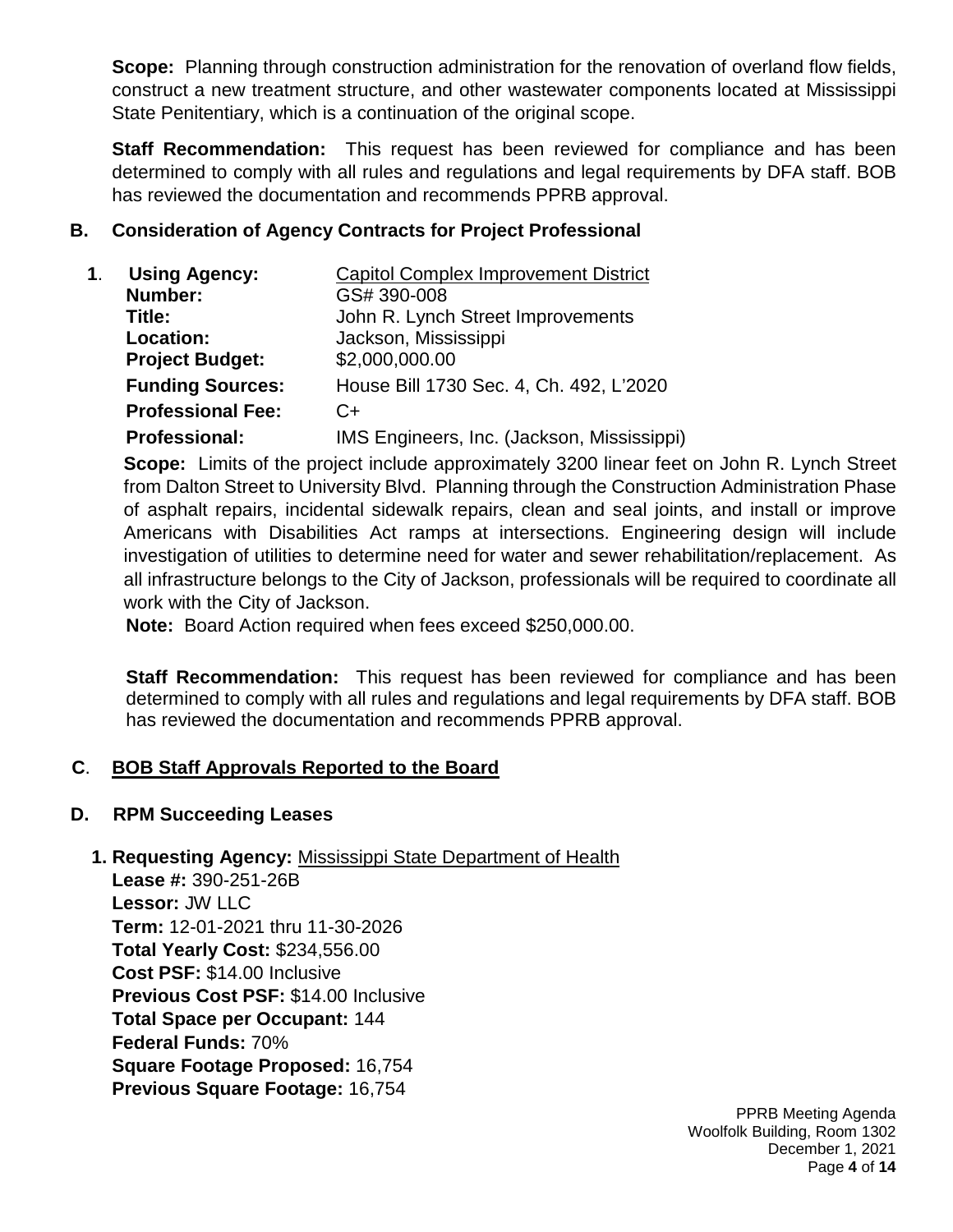**Address of Property:** 143 B Lefleur's Square, Jackson, MS.

 **Purpose of Lease:** This is the office for Health Facilities & Licensure.

 **Note:** This is a five (5) year lease with no renewals. MSDH must advertise at the expiration of this lease. The present lease at this location has been in effect since 12-01-2016.

**Staff Recommendation:** This request has been reviewed for compliance and has been determined to comply with all rules, regulations and legal requirements by DFA staff. RPM recommends the approval of this lease.

## **2. Requesting Agency:** Mississippi Department of Employment Security

 **Lease #:** 260-572-24A  **Lessor:** Pooley Rental, LLC.  **Term:** 01-01-2022 thru 12-31-2024  **Total Yearly Cost:** \$62,000.04  **Cost PSF:** \$10.88 + Utilities & Janitorial  **Previous Cost PSF:** \$10.88 + Utilities & Janitorial  **Total Space per Occupant:** N/A  **Federal Funds:** 100%  **Square Footage Proposed:** 5,700  **Previous Square Footage:** 5,700  **Address of Property:** 1400-A Harrison Avenue, McComb, MS.  **Purpose of Lease:** This is the WIN job center for the McComb/Pike County area.  **Note:** This is a three (3) year lease with no renewals. MDES must advertise at the end of this lease. The present lease has been in effect since 5-31-2016.

**Staff Recommendation:** This request has been reviewed for compliance and has been determined to comply with all rules, regulations and legal requirements by DFA staff. RPM recommends the approval of this lease.

# **E. RPM Non-Competitive Leases**

**1. Requesting Agency:** Mississippi Department of Human Services **Lease #:** 865-261-24A **Lessor:** City of Durant **Term:** 12-01-2021 thru 11-30-2024 **Total Yearly Cost:** \$7,200.00 **Cost PSF:** \$2.86 Inclusive **Previous Cost PSF:** N/A **Total Space per Occupant:** N/A **Federal Funds:** 100% **Square Footage Proposed:** 2,520 **Previous Square Footage:** 2,520 **Address of Property:** 436 East Mulberry Street, Durant, MS. **Purpose of Lease:** This will be the resource and referral center for this part of the state and operated by MDHS Early Childhood Care and Development Division.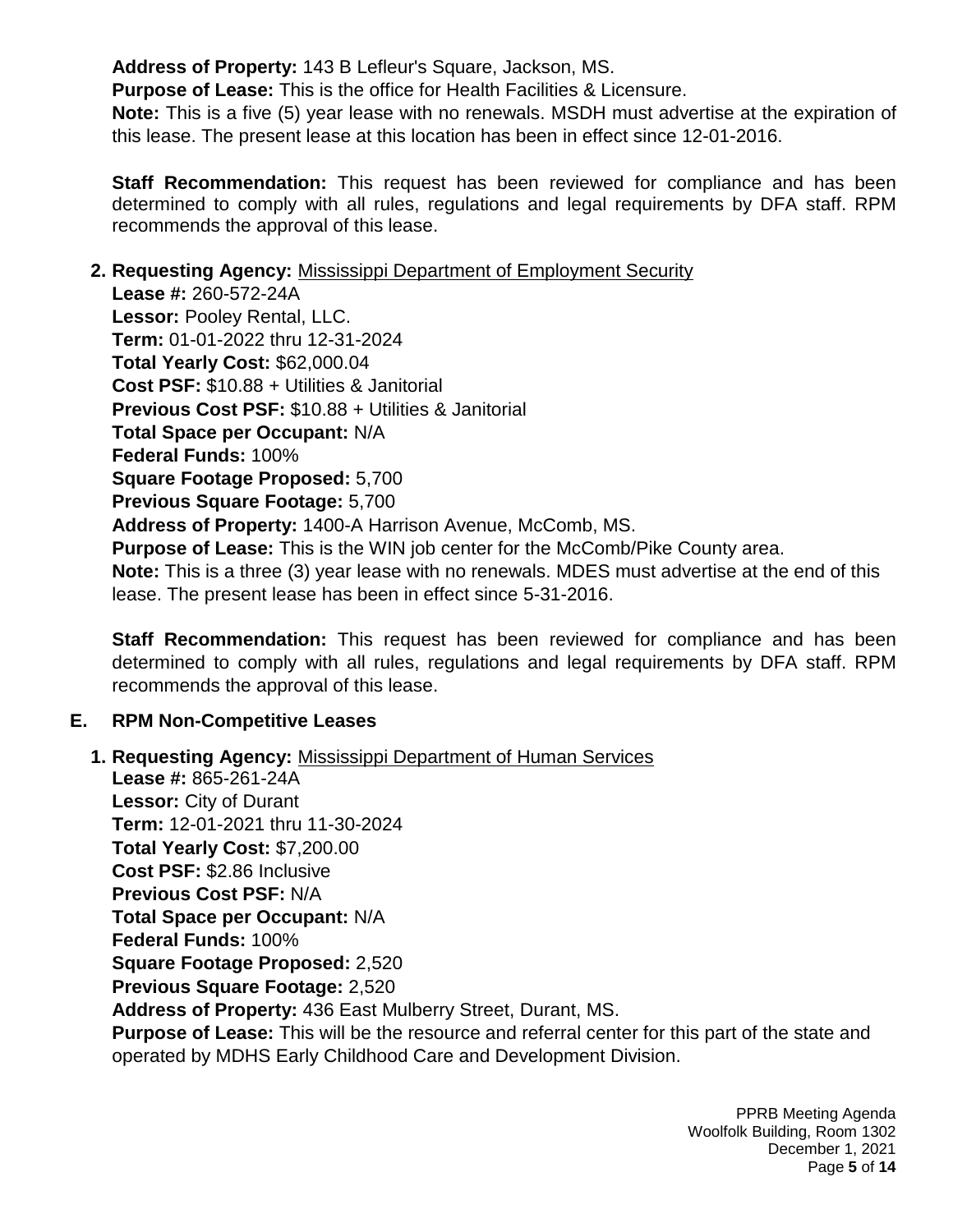**Note:** This is a three (3) year lease with one (1) one (1) year option to renew at \$600.00 per month.

**Staff Recommendation:** This request has been reviewed for compliance and has been determined to comply with all rules, regulations and legal requirements by DFA staff. RPM recommends the approval of this lease.

#### **2. Requesting Agency:** Mississippi Department of Rehabilitation Services

**Lease #:** 725-041-23A **Lessor:** Attala County Board of Supervisors **Term:** 12-01-2021 thru 11-30-2023 **Total Yearly Cost:** \$6,000.00 **Cost PSF:** \$0.14 + Utilities & Janitorial **Previous Cost PSF:** \$0.14 + Utilities & Janitorial **Total Space per Occupant:** N/A **Federal Funds:** 100% **Square Footage Proposed:** 43,900 **Previous Square Footage:** 43,900 **Address of Property:** 610 West Jefferson Street, Kosciusko, MS. **Purpose of Lease:** This lease houses Allied Enterprises. Allied Enterprises is a nonprofit, transitional rehabilitation facility owned and operated by the MDRS office of Vocational Rehabilitation. The facility provides vocational evaluation, personal vocational adjustment training, and job placement services to individuals with mental and or physical disabilities.

**Note:** This is a two (2) year lease with no renewals.

**Staff Recommendation:** This request has been reviewed for compliance and has been determined to comply with all rules, regulations and legal requirements by DFA staff. RPM recommends the approval of this lease.

## **F. RPM Amended Leases**

**1. Requesting Agency:** Mississippi Board of Examiners for Social Workers and Marriage and

Family Therapists  **Lease #:** 270-251-23A  **Lessor:** Jackson Medical Mall Foundation  **Term:** 03-01-2023 thru 11-30-2023  **Total Yearly Cost:** \$19,767.00  **Cost PSF:** \$11.00 Inclusive  **Previous Cost PSF:** \$11.00 Inclusive  **Total Space per Occupant:** 359  **Federal Funds:** 0%  **Square Footage Proposed:** 1,797  **Previous Square Footage:** 1,797  **Address of Property:** 350 Woodrow Wilson Ave., Suite 761, Jackson, MS.  **Purpose of Lease:** This is the office for the Board.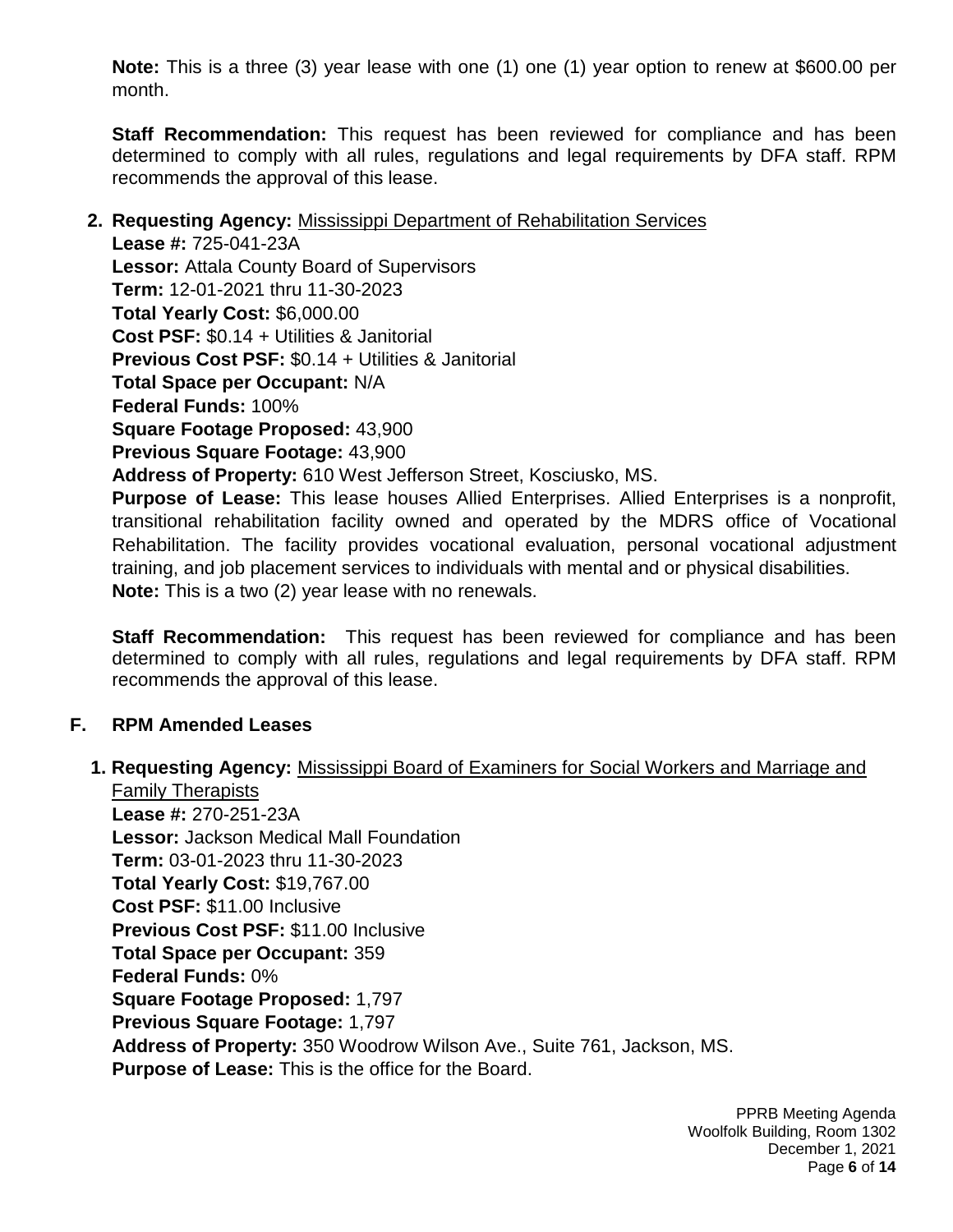**Note:** This amendment extends the lease until 11-30-2023 under the same terms and conditions as the original lease. The Board asks PPRB for a waiver on the Space Efficiency allowance due to the fact that the original contract was signed prior to the policy taking effect. The agency must advertise at the end of this lease. The present lease has been in effect since 12-01-2017.

**Staff Recommendation:** This request has been reviewed for compliance by DFA staff, and upon the granting of the waiver for the Space Efficiency Allowance, will have complied with all rules, regulations and legal requirements. RPM recommends the approval of this lease.

## **G. RPM Emergency Leases**

## **1. Requesting Agency:** Mississippi Board of Barber Examiners

 **Lease #:** 100-251-22E  **Lessor:** T. Miller Dickson, Jr. Trust  **Term:** 11-16-2021 thru 11-15-2022  **Total Yearly Cost:** \$17,875.05  **Cost PSF:** \$14.90 Inclusive  **Previous Cost PSF:** \$14.90 Inclusive  **Total Space per Occupant:** N/A  **Federal Funds:** 0%  **Square Footage Proposed:** 1,200  **Previous Square Footage:** 1,200  **Address of Property:** 510 George St., Jackson, MS.  **Purpose of Lease:** This is the office for the Mississippi Board of Barber Examiners.

 **Note:** A Certificate of Emergency was issued by the State Fiscal Officer of the State of Mississippi on 11-16-2021 for the purpose of providing space for the listed activity. This is a one year lease per 300.9 (3) of the State Leasing Manual.

 **Staff Recommendation:** This emergency request has been reviewed for compliance and has been determined to comply with all rules, regulations and legal requirements by DFA staff. RPM recommends the ratification of this emergency lease.

## **VI. DFA Office of Personal Service Contract Review (OPSCR)**

## **A. Petition for Relief from Competitive Sealed Bidding**

#### **1. Requesting Agency:** Mississippi Department of Child Protection Services **RFx Number:** 3180001580 **Procurement Request:** Request for Qualifications **Anticipated Term:** One Year with Three Optional One-Year Renewals **Anticipated Contract Amount:** \$52,633,000.00 including all renewals **Summary of Request:** The Agency is seeking to contract with up to five vendors to provide therapeutic group home services for children ages ten (10) through twenty (20) who are unable to be placed with a foster family due to emotional, behavioral, medical, or developmental problems. The Agency contends the use of an Invitation for Bids (IFB) to procure the service is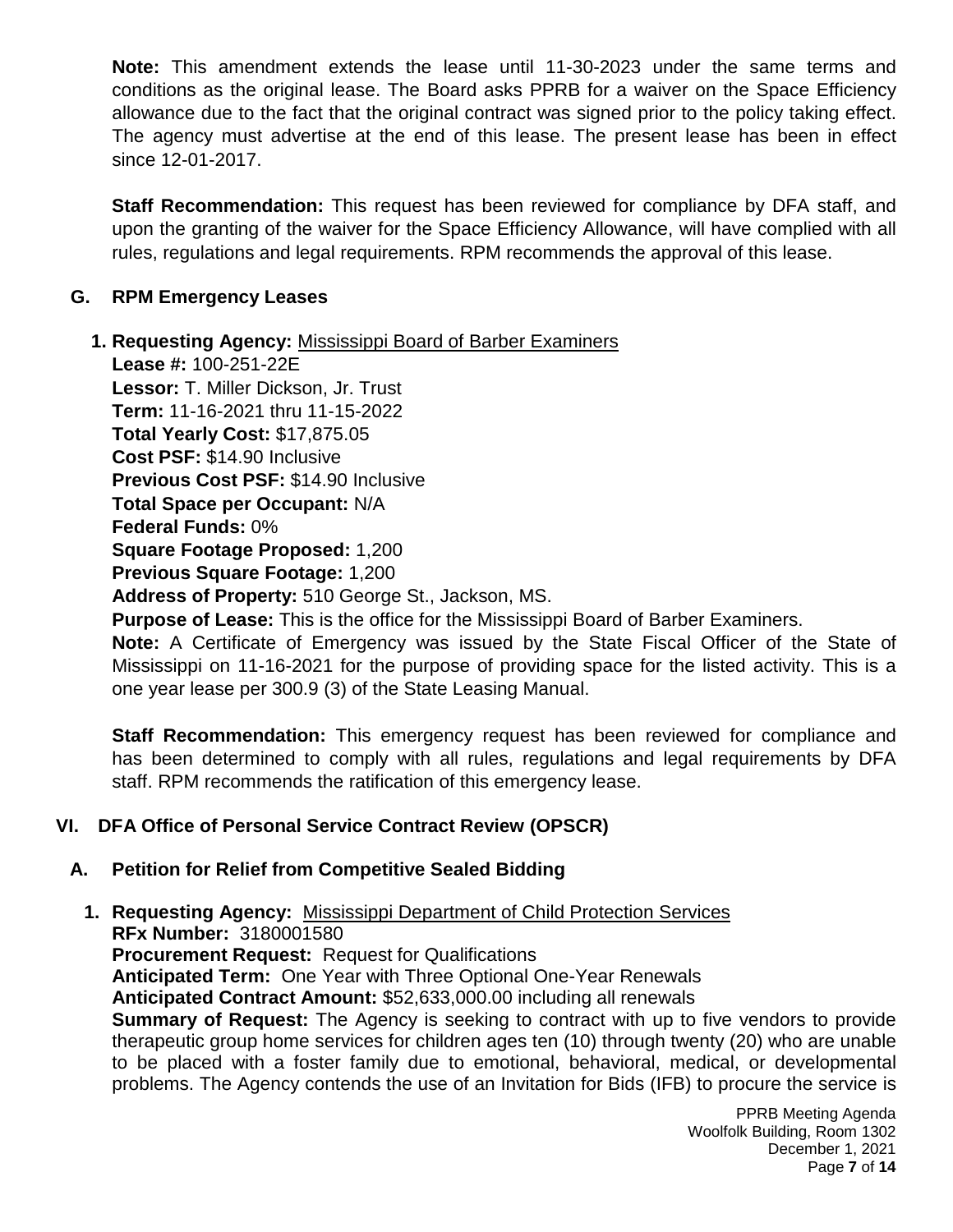neither practicable nor advantageous because the Agency sets the price and the service requirements are established by statute. Thus, the Agency needs to comparatively evaluate the Offerors' qualifications and requests to use a Request for Qualifications (RFQ) as the procurement method. Offerors will be evaluated based on the following factors: Technical weighted at 29%, Management weighted at 36%, and Cost (Price) weighted at 35%.

**Staff Recommendation:** This request has been reviewed for compliance by OPSCR staff and complies with PPRB OPSCR Rules and Regulations and all legal requirements. OPSCR recommends granting the Agency's Petition for Relief from competitive sealed bidding requirements, as allowed by Miss. Code § 31-7-403(4), and approval of the Agency's request to use a Request for Qualifications as the procurement method.

#### **2. Requesting Agency:** Mississippi State Department of Health **RFx Number:** 3180001572

**Procurement Request:** Request for Proposals

**Anticipated Term:** One Year with Four Optional One-Year Renewals

**Anticipated Contract Amount:** \$850,000.00 per contract year

**Summary of Request:** The Agency is seeking to contract with one vendor to provide tobacco and nicotine dependence treatment services. The Agency contends the use of an Invitation for Bids (IFB) to procure this service is neither practicable nor advantageous because price is not the most important factor; the Agency needs the ability to comparatively evaluate the Offerors' qualifications, capabilities, experience, and methods; other states procuring these services primarily use Requests for Proposals (RFP) as the procurement method; the Agency may need to have discussions with Offerors; and the Agency may need to allow Offerors to revise their proposals to meet federal guidelines and the Agency's requirements. The Agency requests to use a Request for Proposals (RFP) as the procurement method. Offerors will be evaluated based on the following factors: Technical weighted at 34%, Management weighted at 31%, and Cost (Price) weighted at 35%.

**Staff Recommendation:** This request has been reviewed for compliance by OPSCR staff and complies with PPRB OPSCR Rules and Regulations and all legal requirements. OPSCR recommends granting the Agency's Petition for Relief from competitive sealed bidding requirements, as allowed by Miss. Code § 31-7-403(4), and approval of the Agency's request to use a Request for Proposals as the procurement method.

## **3. Requesting Agency:** Mississippi Department of Education

**RFx Number:** 3180001573

**Procurement Request:** Request for Proposals

**Anticipated Term:** One Year with Four Optional One-Year Renewals

**Anticipated Contract Amount:** \$6,000,000.00

**Summary of Request:** The Agency is seeking to contract with one vendor to provide literacy professional development for administrators and teachers as required by the Literacy-Based Promotion Act. The Agency contends the use of an Invitation for Bids (IFB) to procure this service is neither practicable nor advantageous because the Agency needs to comparatively evaluate the vendors' capability, organizational structure, personnel, and ability to meet the scope of work. The Agency requests to use a Request for Proposals (RFP) as the procurement method. Offerors will be evaluated based on the following factors: Technical weighted at 35%,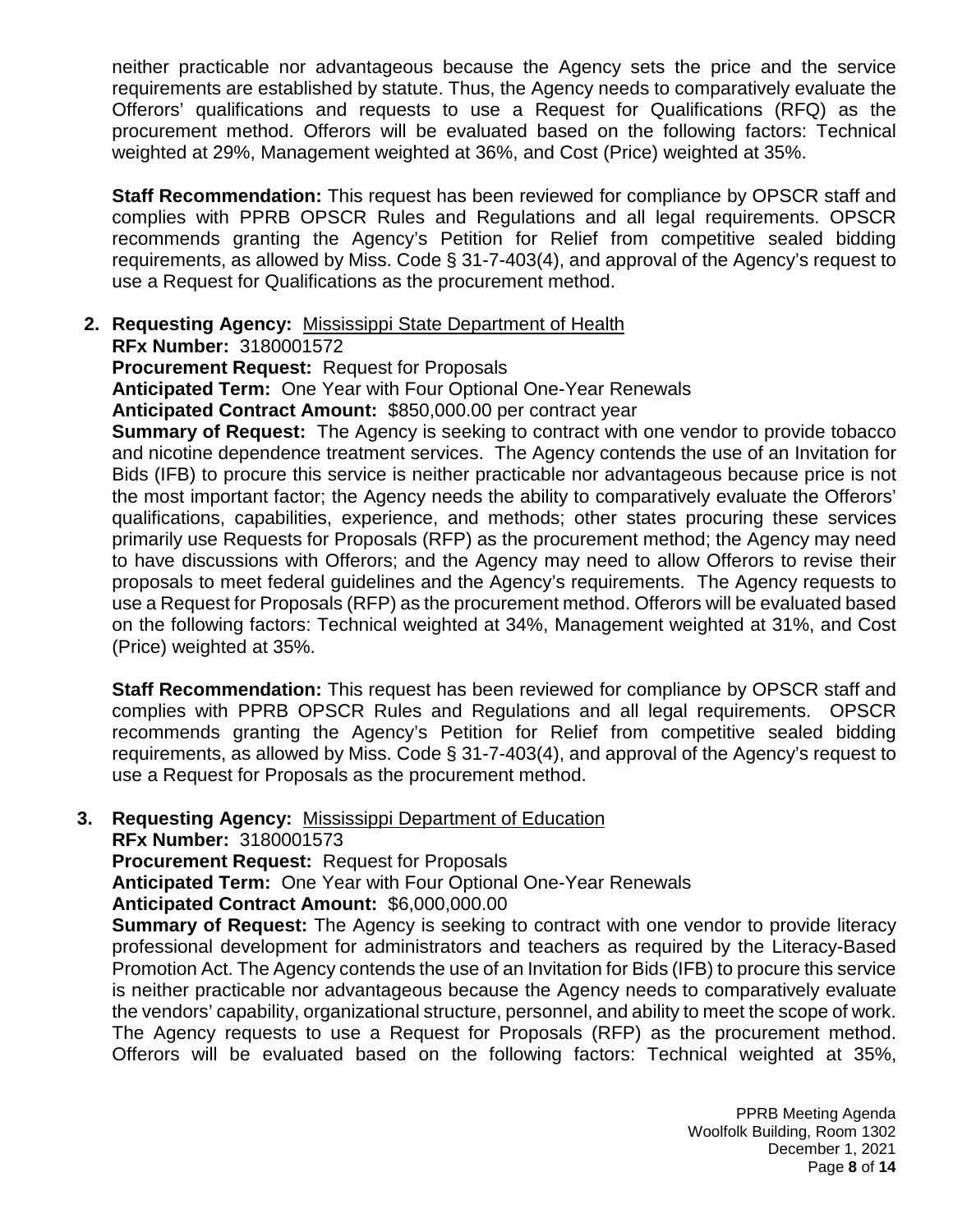Management weighted at 20%, Cost (Price) weighted at 35%, and a Finalist Phase weighted at 10%.

**Staff Recommendation:** This request has been reviewed for compliance by OPSCR staff and complies with PPRB OPSCR Rules and Regulations and all legal requirements. OPSCR recommends granting the Agency's Petition for Relief from competitive sealed bidding requirements, as allowed by Miss. Code § 31-7-403(4), and approval of the Agency's request to use a Request for Proposals as the procurement method.

#### **B. Consideration of Contracts for Board Action**

**1. Requesting Agency:** Mississippi Department of Environmental Quality **Supplier:** Environmental Management Services, Inc. **Contract #:** 8200056199 **Term:** 03/17/2021-02/28/2022 **Modification**

**Total Value:** \$144,000.00 **\$72,000.00 \$72,000.00 \$72,000.00** 

**Summary of Request:** The term of the contract is approximately one year with an option to renew at the Agency's discretion for a maximum period of performance of five years. The Contractor provides invasive species surveys and management services specifically in controlling the Amazonian Apple Snail. Modification One has been submitted to increase the contract value because the Agency is in need of additional hours of service. The \$130.00 hourly rate bid in response to the Invitation for Bids (IFB) has not changed. Modification One updates the Consideration clause. All other terms and conditions of the original contact remain the same.

The original contract did not meet the \$75,000.00 threshold for PPRB approval. Upon receipt of Modification One, OPSCR reviewed the IFB for compliance with the PPRB OPSCR Rules and Regulations. The Agency requests an exception to PPRB OPSCR Rules and Regulations Section 3-202.06.3 for failure to include the name of the procurement officer in the advertisement and Section 3-202.06.4 for failure to publish the IFB on the Mississippi Contract/Procurement Opportunity Search Portal concurrently with the first newspaper publication. OPSCR has reviewed these requests and has no concerns that granting them would affect the competition, fairness, or transparency of the procurement as contact information was listed in the advertisement and the solicitation was published in all three required locations.

**Staff Recommendation:** This request has been reviewed for compliance by OPSCR staff and complies with PPRB OPSCR Rules and Regulations and all legal requirements. OPSCR recommends granting the requested exceptions and approval of the contract modification as requested.

## **Projected Budget for Life of the Contract: \$375,000.00**

**2. Requesting Agency:** Mississippi Division of Medicaid

**Supplier:** Dr. William Todd Smith **Contract #:** 128172 **Term:** 12/06/2021-06/30/2022 **New Total Value:** \$166,694.88 **\$166,694.88 Summary of Request:** The term of the contract is six months and 24 days with four optional one-year renewals and one optional renewal for a period of five months and four days. Dr. Smith

> PPRB Meeting Agenda Woolfolk Building, Room 1302 December 1, 2021 Page **9** of **14**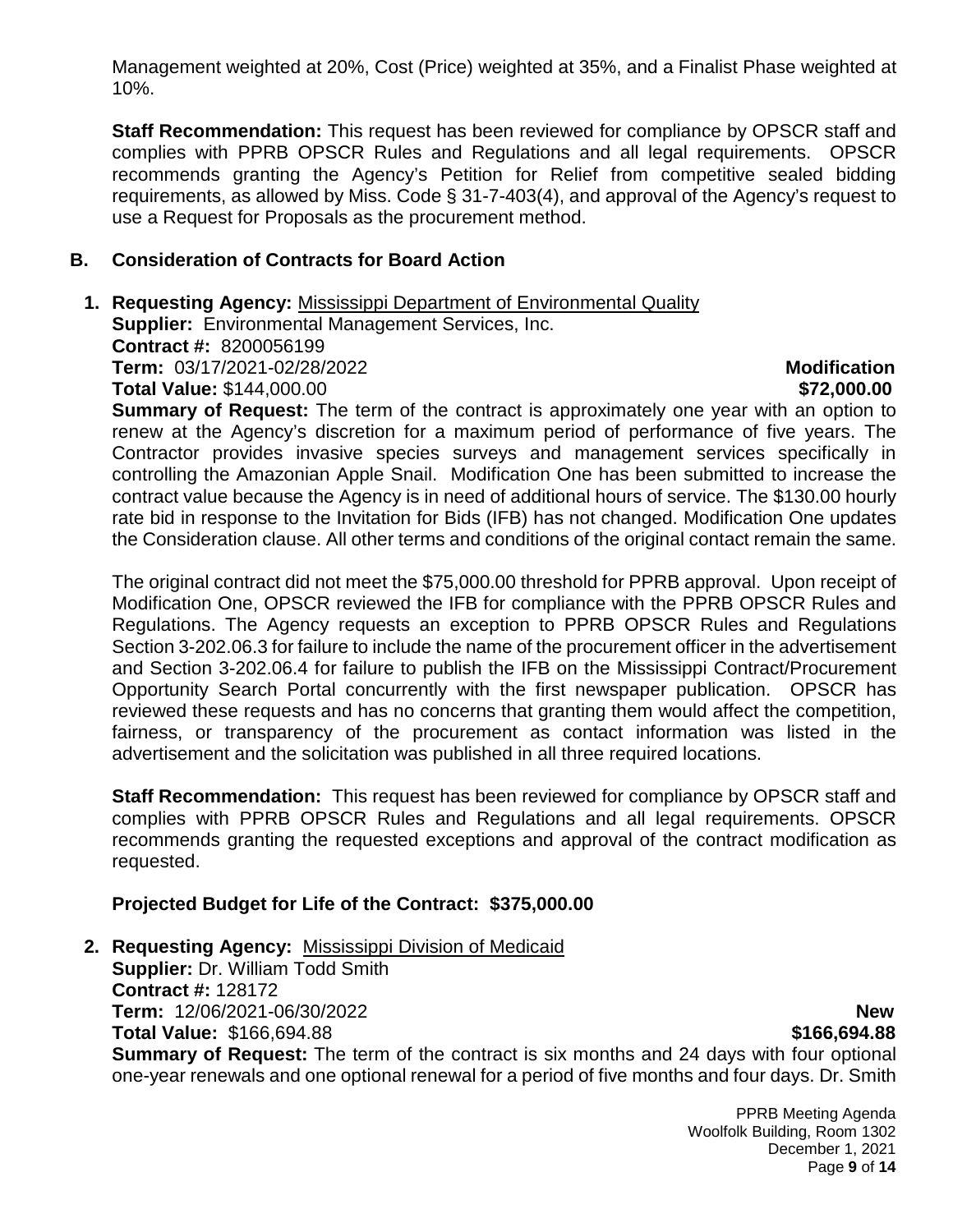is a contract worker who will serve as the Agency's Chief Medical Officer. He will be paid \$130.00 per hour for professional services and an additional 7.65% for FICA. The Contractor was selected through a Request for Applications with two respondents, one of whom was deemed nonresponsive.

**Staff Recommendation:** This request has been reviewed for compliance by OPSCR staff and complies with PPRB OPSCR Rules and Regulations and all legal requirements. OPSCR recommends approval of the contract as requested.

#### **Projected Budget for Life of the Contract: \$1,465,428.00**

#### **3. Requesting Agency:** Mississippi Department of Child Protection Services **Supplier:** ACE Institute, LLC **Contract #:** 8200060429 **Term:** 12/15/2021-12/14/2022 **New Total Value:**  $$250,000.00$  **\$250,000.00 \$250,000.00**

**Summary of Request:** The term of the contract is one year with three optional one-year renewals. The Contractor will provide assessments of any youth whom the Agency places in a therapeutic group home or residential treatment program. The assessments are used to evaluate the youth's strengths, needs, and level of care required and to develop behavioral health goals for the youth. The Contractor was selected through a Request for Qualifications (RFQ) with two respondents, resulting in two awards. The Agency requests an exception to PPRB OPSCR Rules and Regulations Section 3-202.08.2 for failure to post the Question and Answer document on the Mississippi Contract/Procurement Opportunity Search Portal. OPSCR has reviewed this request and has no concerns that granting the exception will affect the competition, fairness, or transparency of the procurement as the document was emailed to prospective respondents and posted on the Agency website. Proof of required insurance coverage must be received prior to final processing of the contract.

**Staff Recommendation:** This request has been reviewed for compliance by OPSCR staff and complies with PPRB OPSCR Rules and Regulations and all legal requirements. OPSCR recommends granting the requested exception and approval of the contract as requested, contingent upon receipt of the appropriate proof of insurance.

#### **Projected Budget for Life of the Contract: \$1,000,000.00**

**4. Requesting Agency:** Mississippi Department of Child Protection Services **Supplier:** Keystone Peer Review Organization

**Contract #:** 8200060428 **Term:** 12/15/2021-12/14/2022 **New Total Value:** \$250,000.00 **\$250,000.00 \$250,000.00** 

**Summary of Request:** The term of the contract is one year with three optional one-year renewals. The Contractor will provide assessments of any youth whom the Agency places in a therapeutic group home or residential treatment program. The assessments are used to evaluate the youth's strengths, needs, and level of care required and to develop behavioral health goals for the youth. The Contractor was selected through a Request for Qualifications (RFQ) with two respondents, resulting in two awards. The Agency requests an exception to PPRB OPSCR Rules and Regulations Section 3-202.08.2 for failure to post the Question and Answer document

> PPRB Meeting Agenda Woolfolk Building, Room 1302 December 1, 2021 Page **10** of **14**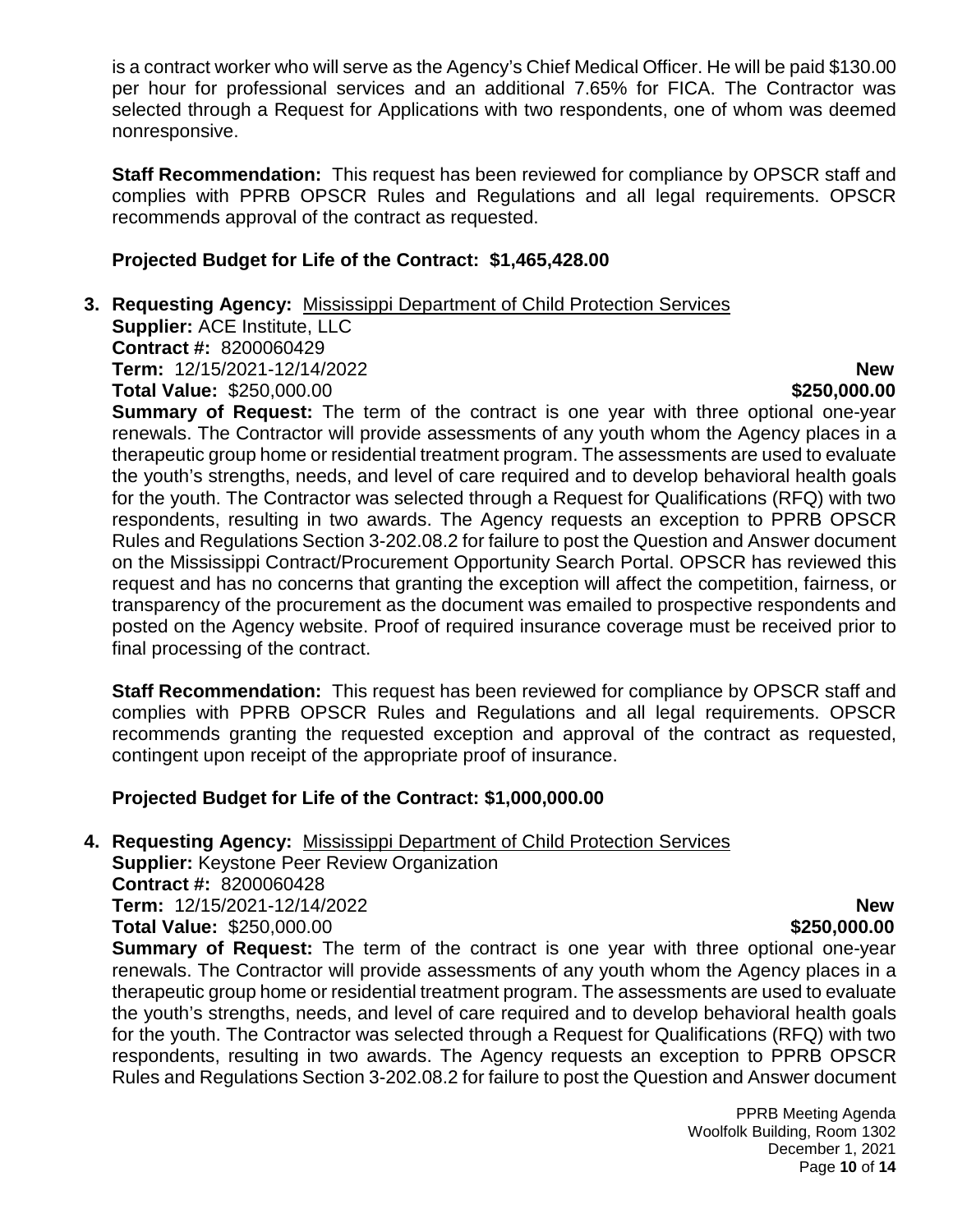on the Mississippi Contract/Procurement Opportunity Search Portal. OPSCR has reviewed this request and has no concerns that granting the exception will affect the competition, fairness, or transparency of the procurement as the document was emailed to prospective respondents and posted on the Agency website. Proof of required insurance coverage must be received prior to final processing of the contract.

**Staff Recommendation:** This request has been reviewed for compliance by OPSCR staff and complies with PPRB OPSCR Rules and Regulations and all legal requirements. OPSCR recommends granting the requested exception and approval of the contract as requested, contingent upon receipt of the appropriate proof of insurance.

#### **Projected Budget for Life of the Contract: \$1,000,000.00**

**5. Requesting Agency:** Mississippi Department of Child Protection Services

**Supplier:** Public Catalyst Group **Contract #:** 8800008051 **Term:** 01/01/2022-12/31/2022 **New**

**Total Value:** \$1,654,000.00 **\$1,654,000.00** 

**Summary of Request:** The term of the contract is one year with four optional one-year renewals. The Contractor will monitor the compliance of the Agency with the provisions of the  $2<sup>nd</sup>$  Modified Mississippi Settlement Agreement and Reform Plan approved by the United States District Court for the Southern District of Mississippi in the *Olivia Y* lawsuit (MSA). The MSA requires that the Contractor provide this service, therefore the Contractor was selected under PPRB OPSCR Rules and Regulations Section 3-206 as a Sole Source.

**Staff Recommendation:** This request has been reviewed for compliance by OPSCR staff and complies with PPRB OPSCR Rules and Regulations and all legal requirements. OPSCR recommends approval of the contract as requested.

# **Projected Budget for Life of the Contract: \$8,270,000.00**

## **6. Requesting Agency:** Mississippi Department of Marine Resources

**Supplier:** Eco-Restore, LLC **Contract #:** 8200060255 **Term:** 12/01/2021-09/30/2022 **New Total Value:**  $$157,480.00$  **\$157,480.00 \$157,480.00** 

**Summary of Request:** The term of the contract is ten months with one optional one-year, nocost renewal. The Contractor will provide mulching services for a highly disturbed section of the Grand Bay National Estuarine Research Reserve. The Contractor will selectively mulch in order to reduce the amount of woody vegetation to allow sunlight to reach the ground and promote herbaceous understory development. The Contractor was selected through an Invitation for Bids (IFB) with one respondent. The Agency has requested an exception to PPRB OPSCR Rules and Regulations Section 3-202.06.3 because a phone number was not included in the newspaper advertisement. OPSCR has reviewed this request and has no concerns that granting it will affect the competition, fairness, or transparency of the procurement as additional contact information was listed in the advertisement.

> PPRB Meeting Agenda Woolfolk Building, Room 1302 December 1, 2021 Page **11** of **14**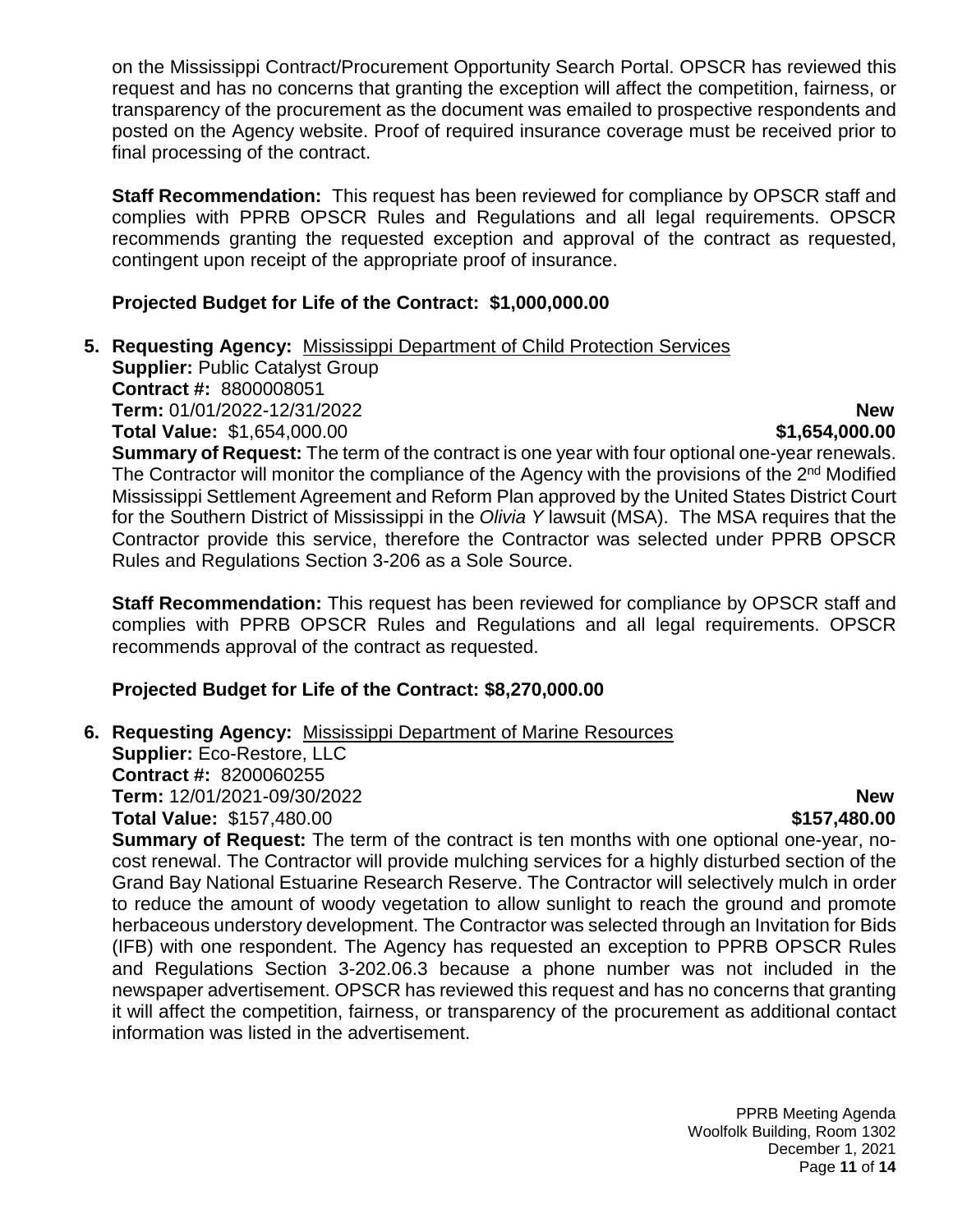**Staff Recommendation:** This request has been reviewed for compliance by OPSCR staff and complies with PPRB OPSCR Rules and Regulations and all legal requirements. OPSCR recommends granting the requested exception and approval of the contract as requested.

#### **Projected Budget for Life of the Contract: \$157,480.00**

**7. Requesting Agency:** Ellisville State School

**Supplier:** Dr. Robert Culpepper **Contract #:** 8200059970 **Term:** 01/01/2022-12/31/2022 **New Total Value:** \$81,600.00 **\$81,600.00** \$81,600.00

**Summary of Request:** The term of the contract is one year with four optional one-year renewals. The Contractor is a psychiatrist who will provide psychiatric services at the Agency's main campus in Long Beach and community homes located in Biloxi, Wiggins, and Poplarville. The Contractor was selected through an Invitation for Bids (IFB) with one respondent. Proof of the insurance coverage required in the contract and proof of approval by the Board of Mental Health are required for final processing of the contract. The board met on October 21, 2021 and approved this contract.

**Staff Recommendation:** This request has been reviewed for compliance by OPSCR staff and complies with PPRB OPSCR Rules and Regulations and all legal requirements. OPSCR recommends approval of the contract as requested, contingent upon receipt of minutes from the Board of Mental Health and appropriate proof of insurance.

**Projected Budget for Life of the Contract: \$326,400.00**

#### **C. Additional Requests for Board Action**

**1. Requesting Agency:** Mississippi Department of Education

**Supplier:** TempStaff, Inc. **Term:** 12/29/2021-09/30/2024 **New Emergency Total Value:** \$1,847,785.00 **\$1,847,785.00**

**Summary of Request: Pursuant to PPRB OPSCR Rules and Regulations Section 3-207, "[t]he** PPRB does not approve emergency contracts." The determination as to whether an emergency exists is made by the Agency Head of the Agency entering the emergency contract. Sections 3- 207.01 and 3-207.02 limit the term of an emergency contract to one year. The Agency is requesting the Board grant an exception to the one year limitation on the term of an emergency contract and allow the Agency to enter into an emergency contract for a term of approximately two years and nine months.

The Contractor will provide temporary staffing services for a call center for the Agency's Division of Educator Licensure, which will respond to inquiries from prospective and currently licensed educators regarding licensure requirements. The State has received funding (Elementary and Secondary School Relief Funds I, II, and III) from the federal government to address critical K-12 needs which have arisen from the COVID-19 pandemic. The funding must be obligated and expended in accordance with the federal deadlines. In order to access all of the available federal funding, the Agency must have an executed contract on or before January 2022.

> PPRB Meeting Agenda Woolfolk Building, Room 1302 December 1, 2021 Page **12** of **14**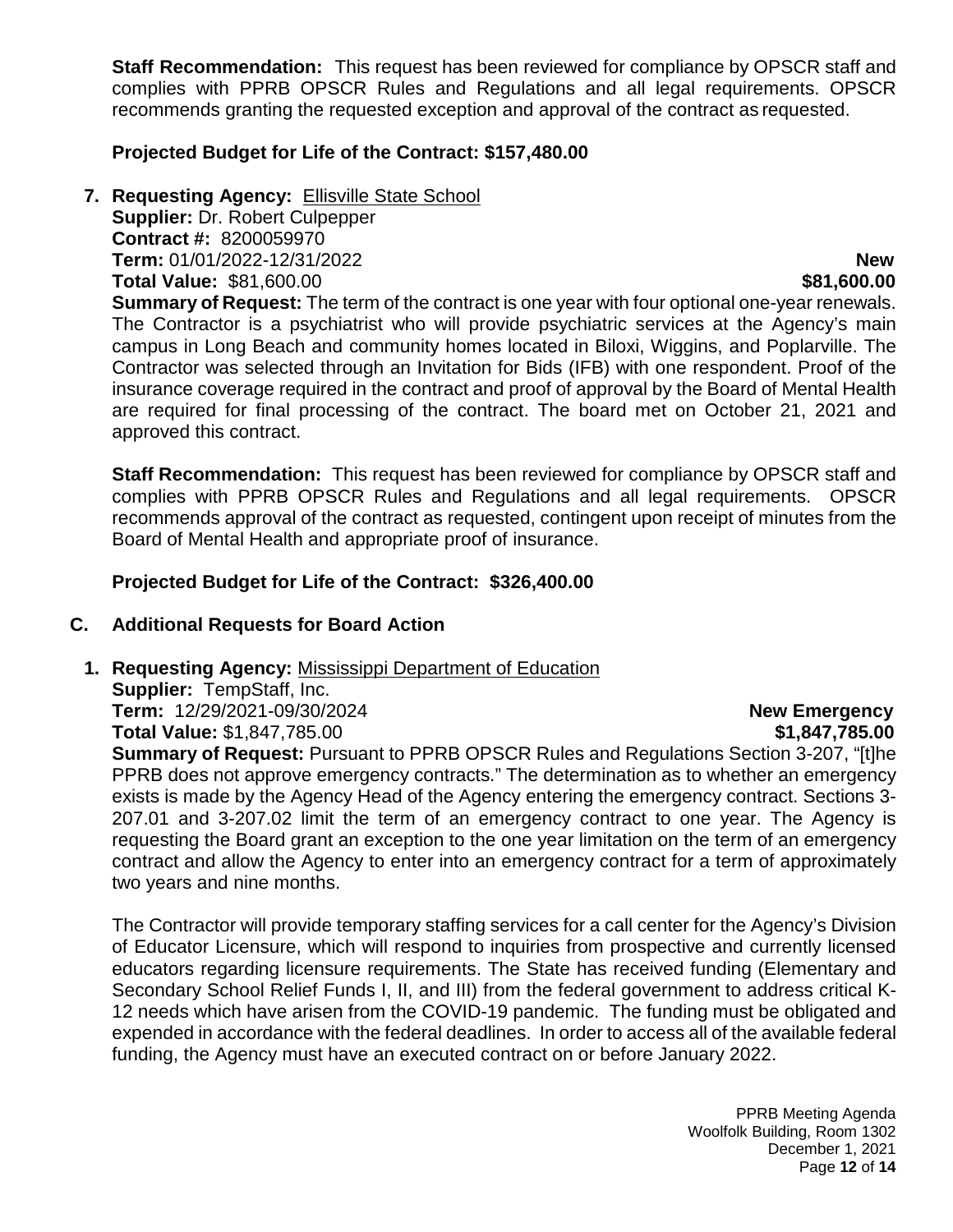The Agency initially issued a Request for Proposals (RFP) to solicit the services and received 18 responses. The responsible and responsive respondent with the lowest price was the intended awardee of the contract, but another respondent has filed a protest. Due to the potential delay associated with the administrative protest procedure, the Agency is unable to proceed with the necessary timeline to secure the funding. However, even if the protest was fully resolved prior to the December PPRB meeting, a review of the RFP and resulting contract by OPSCR revealed that the Agency evaluated the Cost factors openly without prior approval from the PPRB as required in accordance with Miss. Code Ann. § 31-7-413(2)(b)(iii), which will require the Agency to cancel the solicitation.

Due to the time constraints regarding the availability of the federal funding, the Agency now seeks to enter into an emergency contract with the same vendor and under the same terms and conditions had the contract been awarded under the RFP. The Agency seeks an exception to the one year limitation on emergency contracts, as the Agency will need the services described herein for two years and nine months in order to fully obligate the available federal funding. The Contractor selected by the Agency was the lowest cost proposer in response to a competitive procurement, which cannot result in a contract award due to the circumstances described above.

**Staff Recommendation:** This request has been reviewed by OPSCR staff. Based on the specific circumstances described herein, OPSCR recommends granting of the requested exception to PPRB OPSCR Rules and Regulations Sections 3-207.01 and 3-207.02.

**Projected Budget for Life of the Contract: \$1,847,785.00**

- **D. OPSCR Emergency Contracts Reported to the Board**
- **E. OPSCR Sole Source Contracts Reported to the Board**
- **F. OPSCR Staff Approvals Reported to the Board**
- **VII. Other Business**
	- **A. Next Regular PPRB Meeting January 5, 2022 at 9:00 a.m.**
	- **B. 2022 Board Meeting Dates and Submission Deadlines**

| <b>PPRB Meeting Date</b> | <b>Submission Deadlines</b> |  |
|--------------------------|-----------------------------|--|
|                          |                             |  |
| January 5, 2022          | December 1, 2021            |  |
| February 2, 2022         | January 5, 2022             |  |
| March 2, 2022            | February 2, 2022            |  |
| April 6, 2022            | March 2, 2022               |  |
| May 4, 2022              | April 6, 2022               |  |
| June 1, 2022             | May 4, 2022                 |  |
| July 6, 2022             | June 1, 2022                |  |
| August 3, 2022           | July 6, 2022                |  |

September 7, 2022 August 3, 2022 October 5, 2022 September 7, 2022

> PPRB Meeting Agenda Woolfolk Building, Room 1302 December 1, 2021 Page **13** of **14**